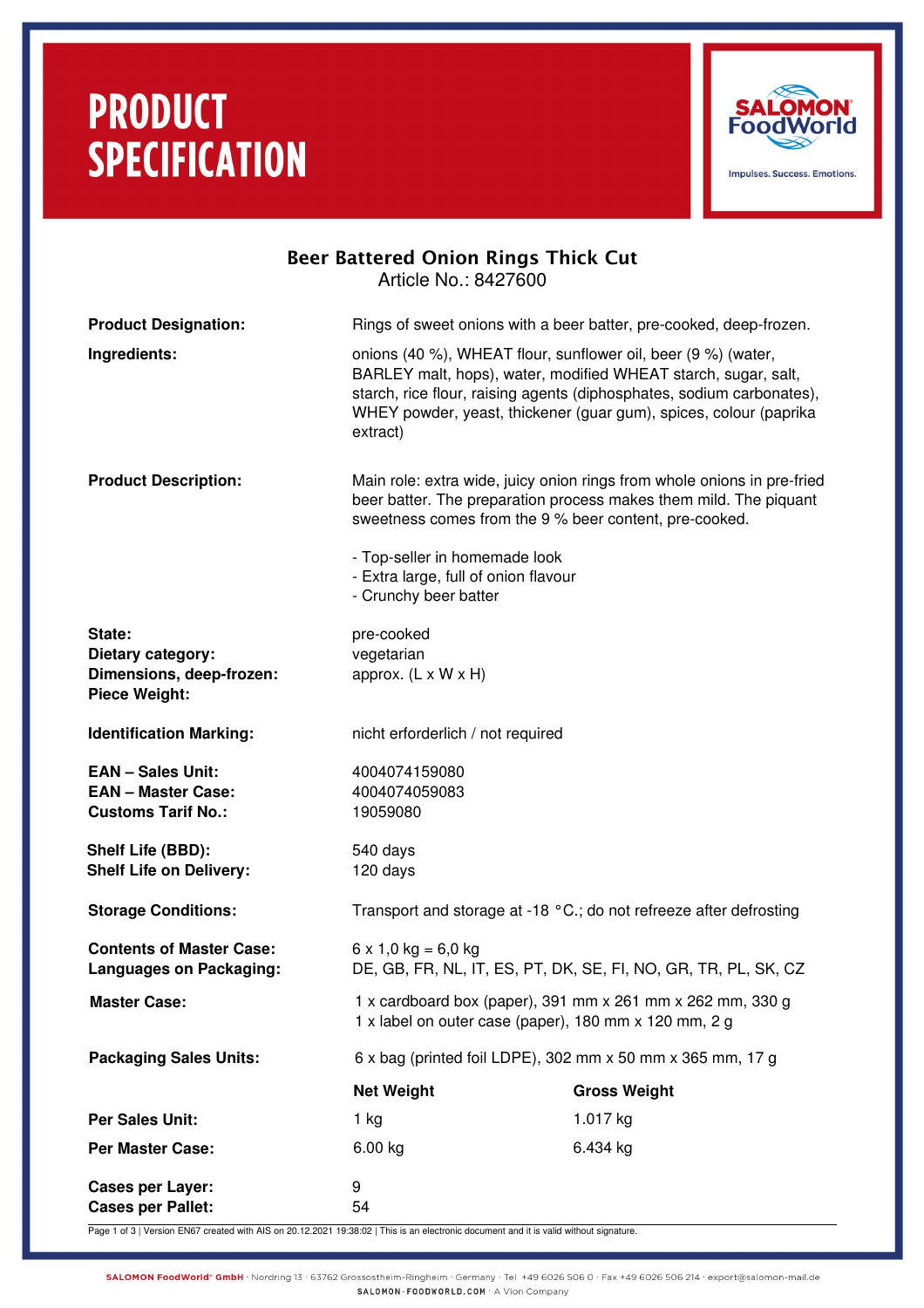## **PRODUCT SPECIFICATION**



### Beer Battered Onion Rings Thick Cut Article No.: 8427600

**Gross Weight per Pallet:** 367.436 kg Pallet Height: 1722 mm

**Recommended Preparation:** Prepare the product from frozen. Product will be hot. Cooking times may vary depending on the power rating of the appliance. Oven: 220 °C ca. 11:30 min., turn after 6 min. Merrychef 230V: 5 pieces, 02:00 min., 250 °C, 100 % fan speed, 30 % microwave power

10 pieces, 02:20 min.,

250 °C, 100 % fan speed, 40 % microwave power Merrychef 380V:

5 pieces, 02:00 min.,

250 °C, 100 % fan speed, 20 % microwave power 10 pieces, 02:15 min.,

250 °C, 100 % fan speed, 25 % microwave power Combi-steamer (dry heat): 225 °C ca. 06:00 min. Deep-fryer: 180 °C 2:00 - 2:30 min.

### **Nutritional values: 100 g contain on average:**

| Energy [kJ / kcal]:     | 954 / 227 |
|-------------------------|-----------|
| Fat $[g]$ :             | 10        |
| of which saturates [g]: | 1.2       |
| Carbohydrate [g]:       | 30        |
| of which sugars [g]:    | 4.7       |
| Protein [g]:            | 3.6       |
| Salt [g]:               | 1.1       |
| Fibre [g]:              | 1.6       |
|                         |           |

#### **Bacteriological Data:**

| $<$ 100000 CFU/g      |
|-----------------------|
| $<$ 100 CFU/g         |
| $<$ 1000 CFU/g        |
| $<$ 100 CFU/g         |
| $<$ 100 CFU/g         |
| not traceable in 25 g |
|                       |

Page 2 of 3 | Version EN67 created with AIS on 20.12.2021 19:38:02 | This is an electronic document and it is valid without signature.